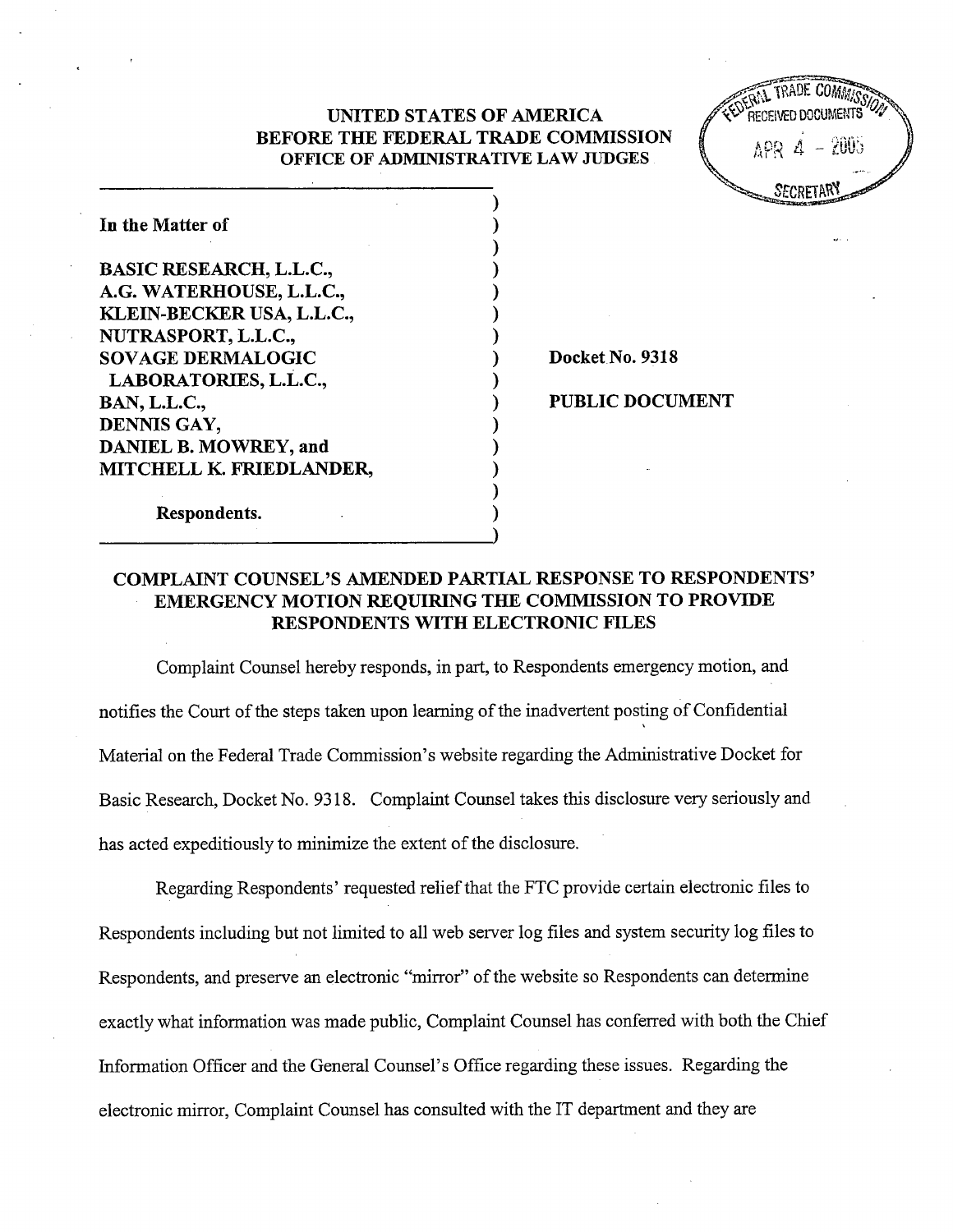investigating whether an electronic mirror exists and have been directed to preserve it if it does exist. If such a mirror exists, then Complaint Counsel does not oppose providing to Respondents. Regarding the electronic files, provision of such files to Respondents raises privacy issues that must be analyzed and considered by the General Counsels Office. Complaint Counsel will confer with the General Counsel's Office on this issue and attempt to see whether a compromise can be worked out that would meet the needs and responsibilities of both parties. Accordingly, Complaint Counsel requests that the Court stay the issuance of an Order until Complaint Counsel can seek input from the General Counsel and the IT Department and also pursue negotiations with Respondents.

Yesterday, Complaint Counsel discovered that the non-public exhbits to its Motion for Summary Affirmance had been posted to the on-line docket in this matter at approximately noon on Tuesday, February 15, 2005. Yesterday afternoon at approximately 2:45 pm, Mr. Joshua Millard noticed that certain non-public exhibits submitted in connection with Complaint Counsel' s Motion for Sumary Decision were posted on the public electronic docket for Basic Research. He immediately notified Howard Shapiro, a staff member of the Office of the Secretary and asked that these materials be removed immediately. Shortly thereafter, Mr. Reily Dolan received a phone call from the Secretary of the Commission about the possibility that nonpublic documents had been inadvertently placed on the public record. We have been informed by Mr. Shapiro that these materials were removed by 4:50 pm on Thursday, February 17, 2005.

Yesterday evening, Mr. Feldman, Counsel for Respondents, contacted Ms. Laureen Kapin, Complaint Counsel, and asked that she take steps to preserve certain electronic files which could contain information regarding who may have accessed the specific portions of the

 $-2-$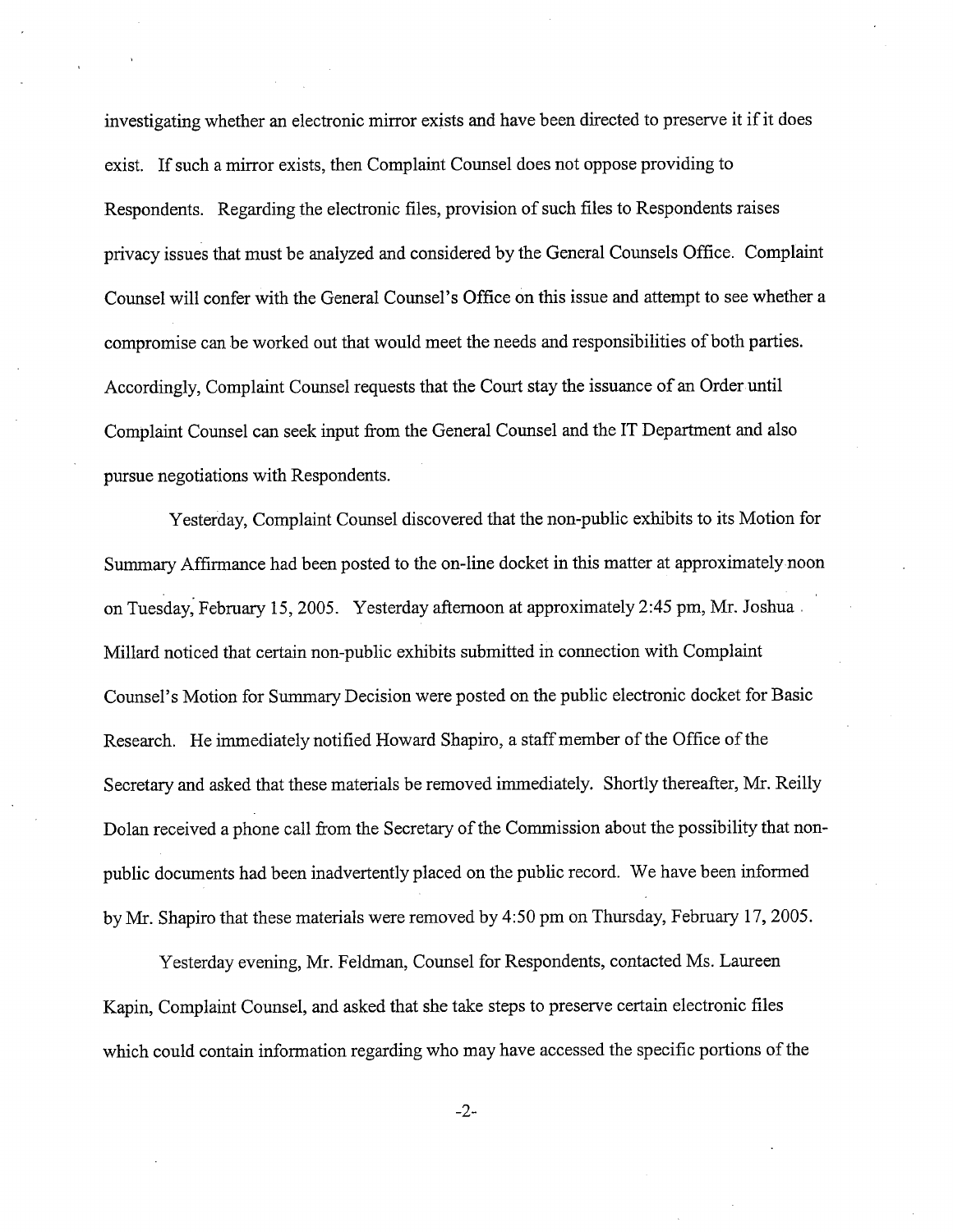web site that contained the Confidential Information. Ms. Kapin immediately contacted the department's Help-Line, described the situation, and directed that emergency calls be placed so that this information could be retained and analyzed.

This morning, Ms. Kapin along with other members of Complaint Counsel, followed up with various individuals regarding the technical and privacy issues implicated by Respondents requests. Complaint Counsel sought to ascertain what information electronic files are retained what information may gleaned from those files, and whether such information could be turned over to Respondents. Our current understanding is that electronic files from Tuesday February  $15<sup>th</sup>$  through Thursday February  $17<sup>th</sup>$  exist and they can be analyzed to determine what IP addresses accessed the Confidential Information and to determne whether those addresses came from outside the Federal Trade Commission. However, such analysis would likely not be concluded until next week given the time necessary to review what are extremely large electronic files and the preliminary steps that need to be taken to cross reference the non-public documents to the URL addresses where they resided in order to isolate the precise portions of the large electronic fies that need to be reviewed. We have been informed that that process could be completed by the close of business Tuesday. We are also informed that any release of that information would implicate privacy concerns and the Federal Trade commission's Privacy Policy and hence we are seeking advice from the General Counsel's Office regarding this matter. Accordingly, we request that the Court allow Complaint Counsel to complete its gathering of information and advice and give Complaint Counsel the opportunty to confer further with Respondents on this matter.

 $-3-$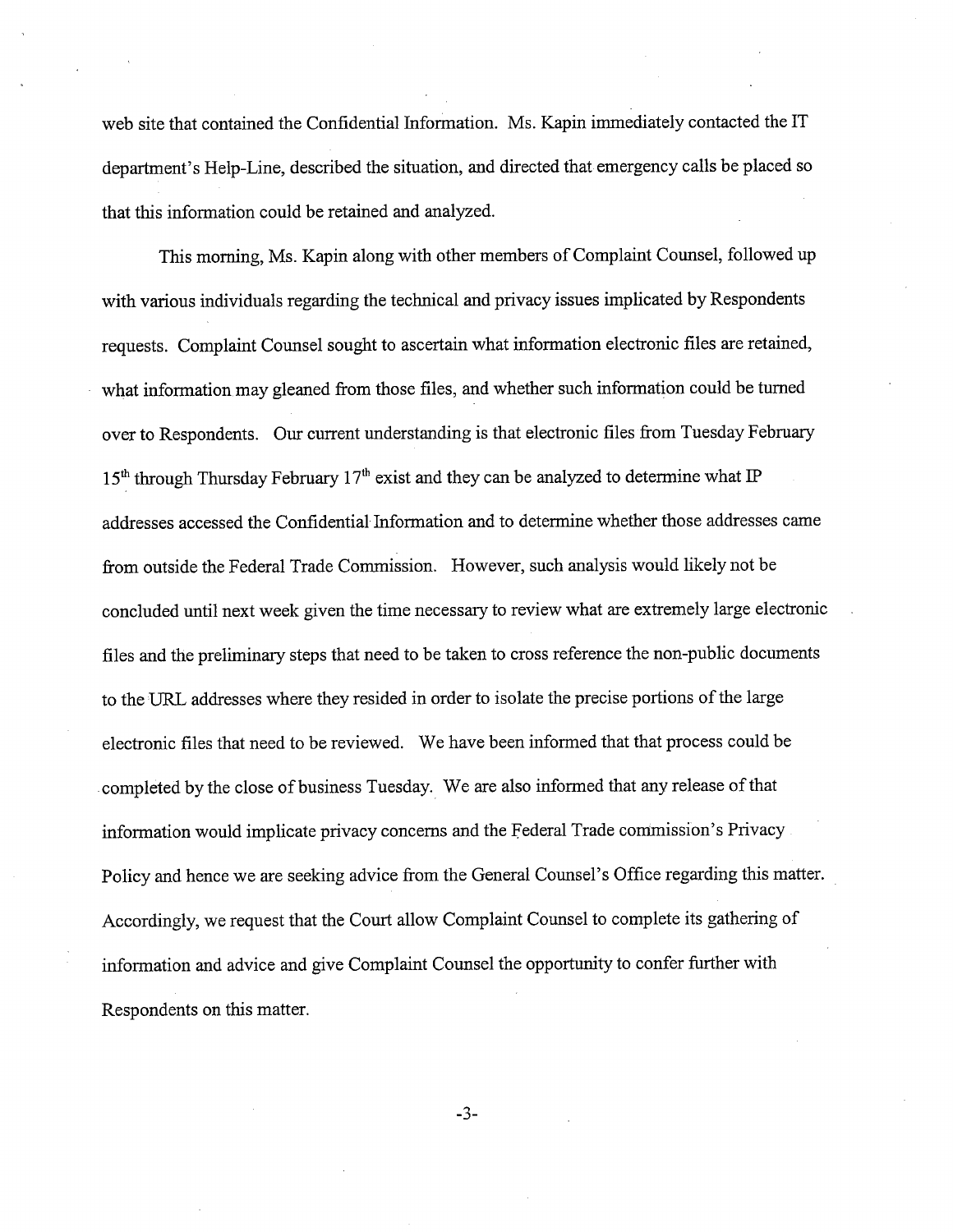Respectfully submitted



Robin M. Richardson (202) 326-2798<br>Edwin Rodriquez (202) 326-3147 Edwin Rodriquez Laura Schneider (202) 326-2604

Division of Enforcement Bureau of Consumer Protection Federal Trade Commission 600 Pennsylvania Avenue, N. Washington, D.C. 20580

Dated: April 4, 2005